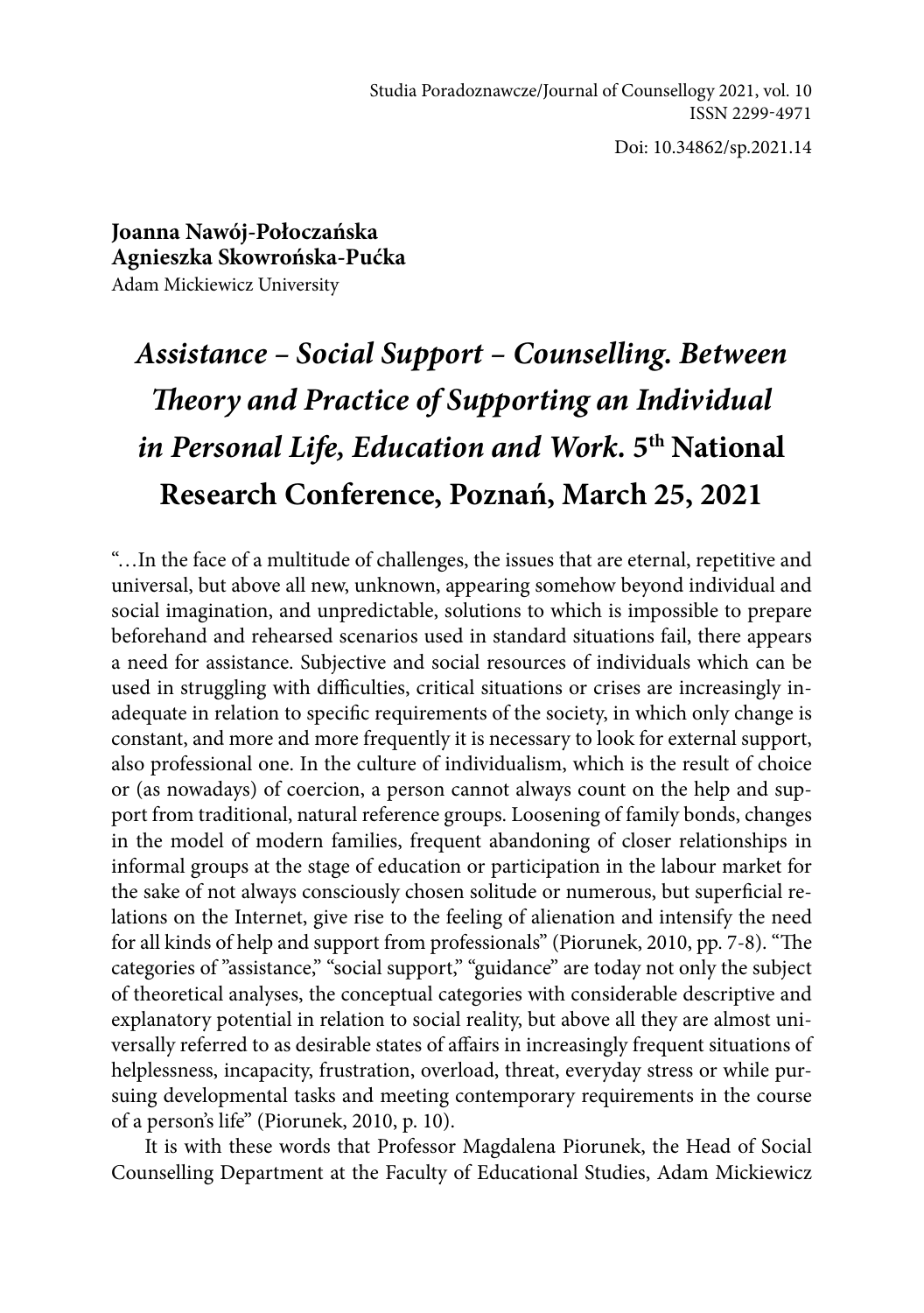University (FES AMU) in Poznań and the Chair of the conference cycle devoted to the issues of counselling, opened the event. The first conference of this series entitled *Counselling and Social Support in the Course of Human Life*, organized also by the employees of the Social Counselling Department at the Faculty of Educational Studies, Adam Mickiewicz University in Poznań, was held in 2010; the second one, two years later, focused on the issues of *Child – Youth – Family as Addressees of Psycho-pedagogical and Social Assistance*; in 2014 the leading theme was: *Areas of Counselling and Social Support. Traditional and Alternative Strategies, Forms, Methods of Assistance*; and in 2017 another conference was organized under the title: *Supporters and Support Recipients. Needs – competences – assistance and counselling relations* (Trębińska-Szumigraj, 2018). The conference: *Assistance – Social Support – Counselling*... was thus the fifth event of this kind. It was supposed to have been held exactly one year earlier. Unfortunately, the pandemic, and as a consequence the necessary procedures and the sanitary-epidemiological regime, forced the organizers to reschedule and conduct it remotely, using the MS Teams platform. The conference received the patronage of the Committee of Pedagogical Sciences (CPS) of the Polish Academy of Sciences (PAS), the Polish Pedagogical Society (PPS), the Vice-Rector in charge of the School of Social Sciences, Prof. Zbyszko Melosik, and the Dean of the Faculty of Educational Studies, acting as the Head of CPS PAS, Prof. Agnieszka Cybal-Michalska. Almost 100 participants took part in the event, representing not only scholarly centres (among which there were more than twenty Polish universities), but also institutions that employed the reflective practitioners (psychological and pedagogical clinics, centres for the homeless, etc.). The conference focused on assistance, support, counselling from the theoretical and practical perspective, in the areas such as family, professional life, education, and work. The meetings were held in two forms: plenary and panel discussions, divided into thematic sections, and their open form enabled both theoreticians and practitioners to have inspiring discussions as well as exchange their reflections and views.

The conference was officially opened by the Vice-Rector of Adam Mickiewicz University, Prof. Zbyszko Melosik. The guests were also welcomed by the Dean of the Faculty and the Head of CPS PAS, Prof. Agnieszka Cybal-Michalska. Then the Head of the Conference Scientific Committee, Prof. Magdalena Piorunek, took the floor and introduced the participants to the subject matter of the event. She also informed them that during the current term of office of the Committee of Pedagogical Sciences of the Polish Academy of Sciences, the Section of Pedagogical Counselling was established and she was appointed the head thereof (Kozielska, Skowrońska-Pućka, 2020).

The first part of the plenary session was moderated by Prof. Magdalena Piorunek and Dr Joanna Kozielska, representing the hosts. Six papers were presented in this part. The first speaker, Prof. Andrzej Radziewicz-Winnicki (University of Silesia and University of Zielona Góra), focused his considerations on the issue of "pre-understanding" as a theoretical category present in the sub-disciplines whose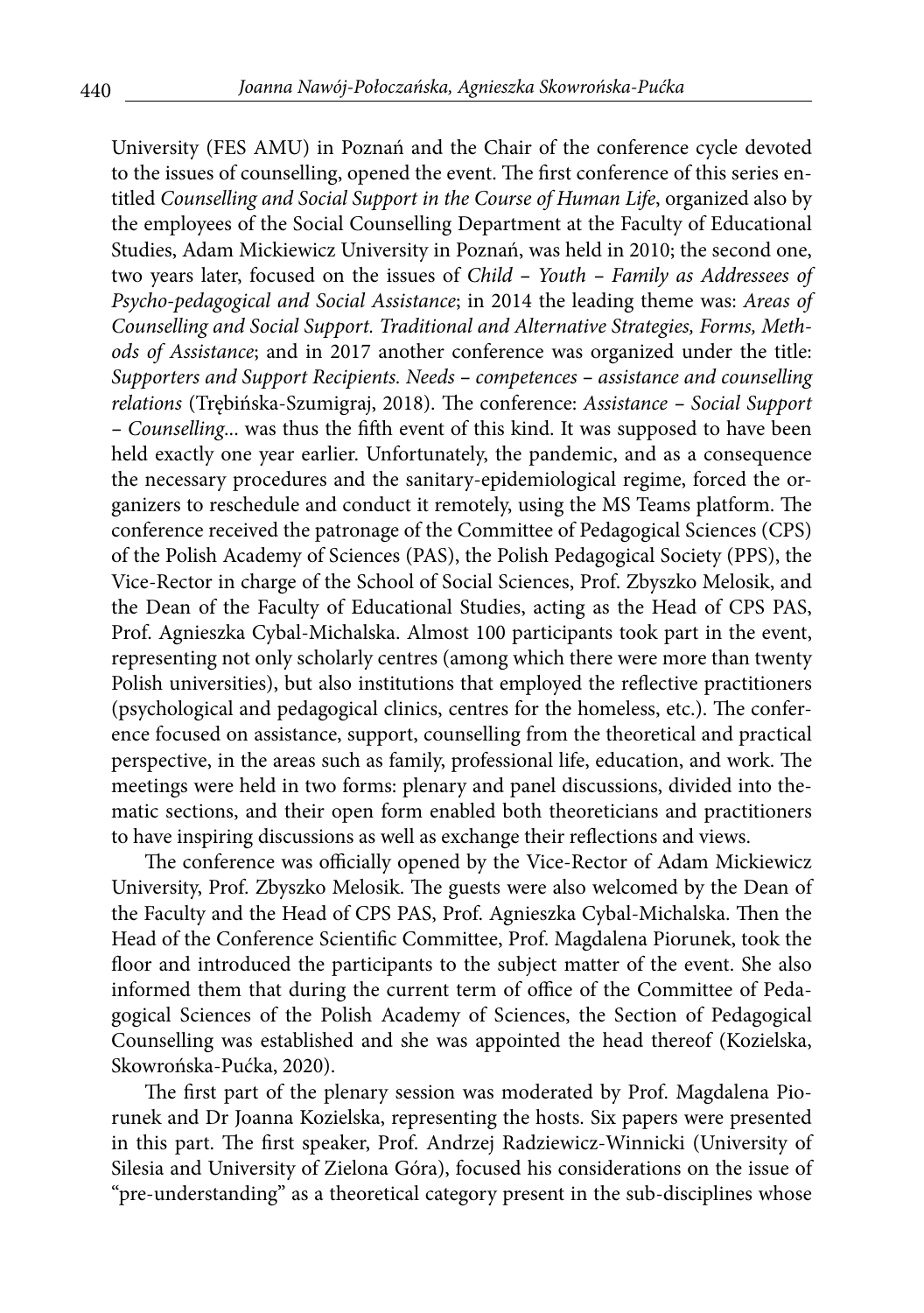object of research is support and rehabilitation. Then, Prof. Agata Cudowska from the University of Białystok addressed the issue of resources in achieving well-being and social support, and Prof. Elżbieta Siarkiewicz from the University of Lower Silesia in Wrocław brought the attention of conference participants to the phenomena of resistance and trust in the counselling processes. The next three speakers: Prof. Ryszard Gerlach (Kazimierz Wielki University in Bydgoszcz); Prof. Ewa Solarczyk-Ambrozik (AMU), and Prof. Ryszard Bera (Maria Curie-Skłodowska University in Lublin) focused on the changes in the labour market and the challenges facing vocational guidance and paradigmatic breakthroughs in their research methodology.

In the second part of the plenary session we listened to presentations concerning the issues of broadly understood family and school support. These were the papers of the following speakers: Prof. Bożena Matyjas (Jan Kochanowski University in Kielce), Prof. Barbara Kromolicka (University of Szczecin), Prof. Joanna Ostrouch-Kamińska from the University of Warmia and Mazury in Olsztyn and Prof. Ewa Syrek from the University of Silesia in Katowice. The speakers presented the family as an environment supporting the personal development of its members as well as the one requiring help and receiving institutional support. On the other hand, Prof. Joanna Madalińska-Michalak (University of Warsaw) drew attention to the role of the school and the need to adhere to common values by its headmasters and teachers. The plenary session closed with the presentation of Prof. Katarzyna Klimkowska from Maria Curie-Skłodowska University in Lublin, who focused on the issue of professional assistance provided to students.

The next part of the conference was carried out in four thematic sections.

The proceedings of the first section, entitled "Family that supports and needs support," the first part of which was moderated by Prof. Anna Dudak (Maria Curie-Skłodowska University in Lublin), Prof. Hanna Krauze-Sikorska and Dr Bożena Kanclerz (AMU), were a continuation of the topics raised during the second part of the plenary session. In the subsequent papers presented by Prof. Anna Dudak, Prof. Hanna Krauze-Sikorska, Dr Maja Piotrowska (University of Wroclaw), Dr Józefa Matejek (Pedagogical University of of Kraków) and Dr Bożena Kanclerz (AMU), the problems concerning the situations caused by disintegration of family life and the types of organized support provided to various types of families were discussed, while Anna Siemaszko, MA (Community Social Welfare Centre in Damnica) drew attention to the mutual support of families in difficult situations. The second part of this section, moderated by Prof Ewa Włodarczyk and Dr Agnieszka Skowrońska-Pućka (AMU), also included presentations focused on everyday problems of family life, such as: support experienced by siblings (Agnieszka Nymś-Górna, MA, UAM), the impact of addictions and illness on family life (Prof. Ewa Włodarczyk, Dr Marek Banach, Pedagogical University of Kraków) and the issues concerning family conflicts (Dr Joanna Rajewska de Mezer, AMU), whereas Dr Agnieszka Skowrońska-Pućka (AMU), referring to the results of her own empirical research,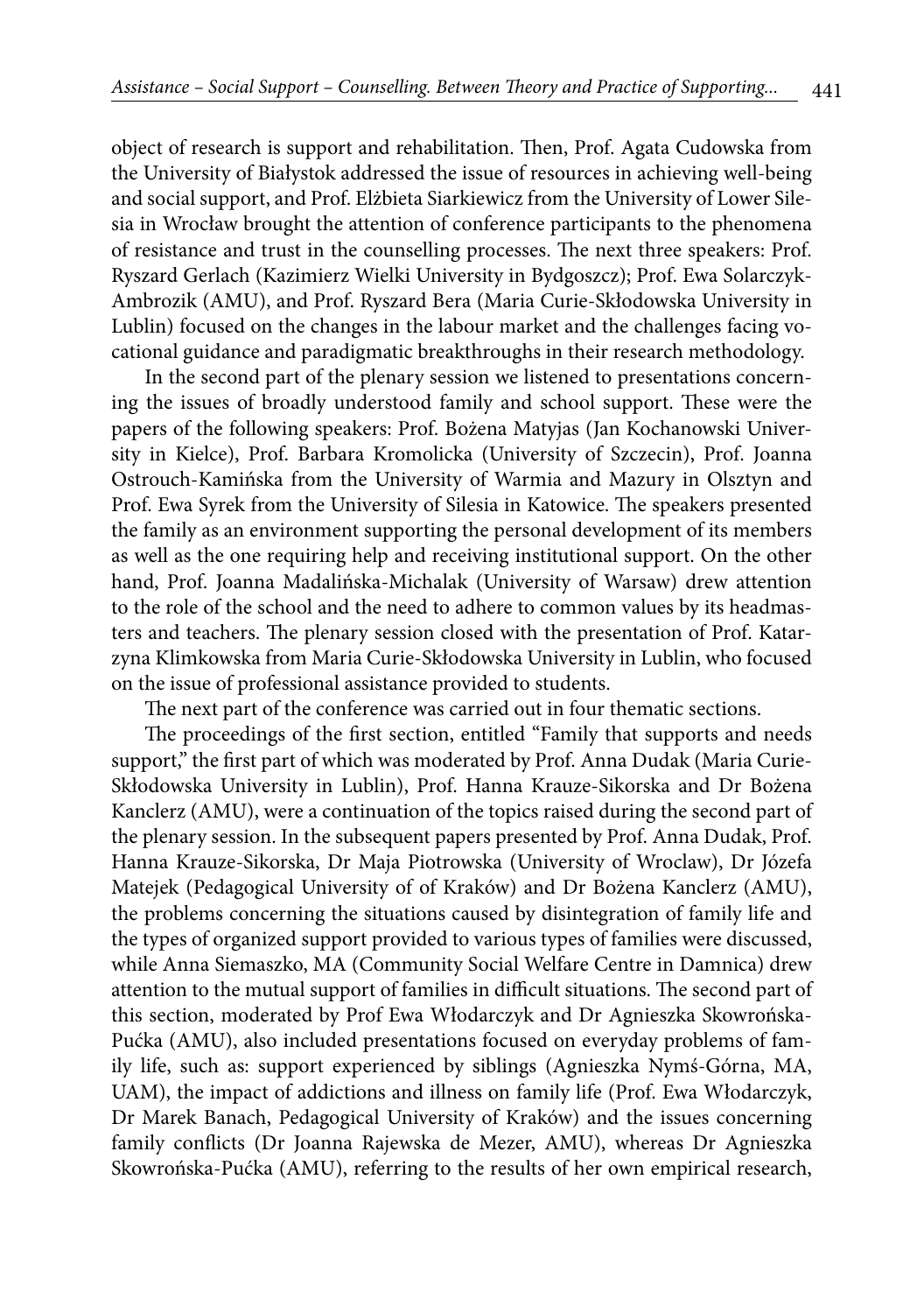presented the issues of institutional foster care seen from the perspective of former foster care children.

The session of the section entitled "Support of an Individual in the Course of Professional Life" in the first part was moderated by Prof. Danuta Wosik-Kawala and Prof. Ewa Sarzyńska-Mazurek, representing the Maria Curie-Skłodowska University in Lublin and Żaneta Garbacik, MA. AMU, representing the hosts. In this part of the conference, the following problems were discussed based on the results of novel research: personal qualities of an employee (Prof. Danuta Wosik-Kawal and Prof. Ewa Sarzyńska-Mazurek), experiences related to professional life of scholars and university employees (Dr Iwona Werner *–* Poznań School of Banking; Dr Ewa Krause *–* Kazimierz Wielki University in Bydgoszcz; Żaneta Garbacik, MA, AMU), biographical conditioning of professional activity (Dr Anna Wawrzonek, AMU, and Hanna Kądziołek-Sabanta, MA, University of Łódź), and selected forms and methods used in the process of socio-professional reintegration of people at risk of exclusion, based on the project "Step Forward" (Dr Dorota Nawrat-Wyraz, Academy of Humanities and Economics in Łódź).

The second part of this section was moderated by Dr Violetta Drabik-Podgórna (University of Wrocław), Dr Joanna Kozielska (AMU) and Dr Joanna Nawój-Połoczańska (AMU). The opening speech of the session was delivered by Prof. Maria Czerepaniak-Walczak (University of Szczecin), in which she shared her reflections on the role of a dissertation supervisor, concerning such issues as: what role s/he assumes (a master, an advisor, a compassionate guardian, a co-researcher or a supporter) and what relations he/she enters into in the process of working on a doctoral dissertation. The speaker, on the basis of her own experience, created a typology of doctoral students, putting forward the postulate of perfecting the work of a promoter and the dissemination of good practices. Subsequent papers of the moderators: Dr Violetta Drabik-Podgórna (UWr), Dr Joanna Kozielska (AMU), and Dr Joanna Nawój-Połoczańska (AMU) expressed a clear stand on the need to ensure high quality vocational guidance in the educational system, while Dr Katarzyna Nowosad (UMCS) advocated the need for social support of police officers. Theoretical considerations were introduced by Dr Marek Podgórny (UWr), talking about the knowledge used in counselling and Dr Lucyna Myszka-Strychalska (AMU), analysing the category of individual employability as an investment conditioned by the career capital, learning process and acquisition of transferable competences. Dr Katarzyna Ludwikowska (Kazimierz Wielki University in Bydgoszcz), combining the perspectives of a researcher and a counsellor, discussed the trends and good practices in vocational guidance 3.0. This voice was reinforced by Anna Oleszczyk, MA, who works at the Psychological and Pedagogical Counselling Centre in Piła.

Section 3 was devoted to supporting students and teachers in the process of education, with particular attention paid to current issues related to COVID-19 and migration processes, and the diverse needs of different groups of students.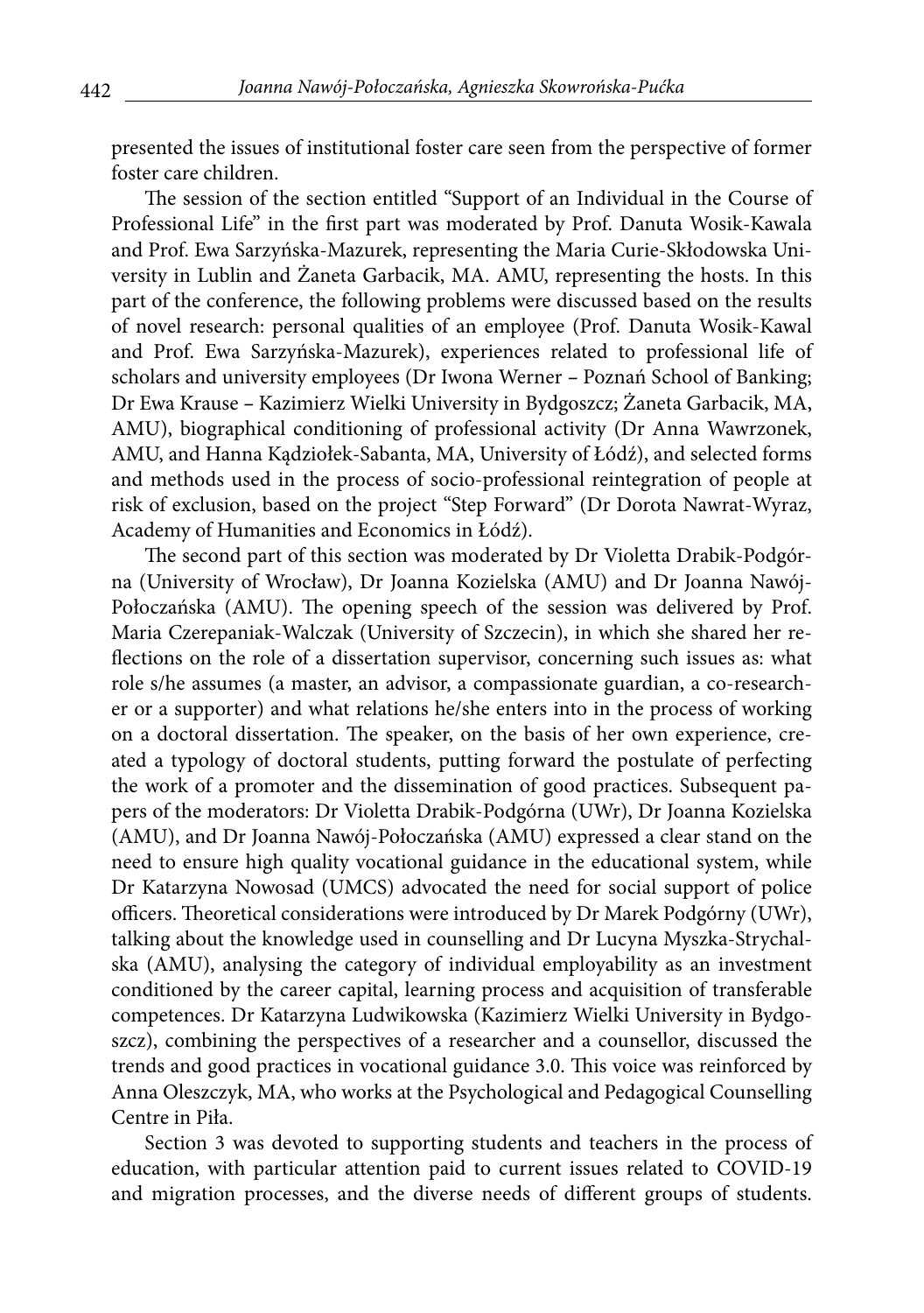The moderators in the first part were: Prof. Beata Jakimiuk (John Paul II Catholic University of Lublin) and Prof. Sylwia Jaskulska and Karolina Domagalska-Nowak, MA (AMU). Prof. Beata Jakimiuk discussed the process from support to diagnosis, while the papers of Prof. Sylwia Jaskulska (AMU), Dr Anna Breś (Academy of Humanities and Economics in Łódź), Dr Mariola Pałka-Pilecka (Gdańsk School of Banking) and Dr Monika Czyżewska (Maria Grzegorzewska Academy of Special Education in Warsaw) referred to the contemporary context of education entangled in sanitary-epidemiological restrictions in times of the pandemic, with particular attention to the need for therapy and care for the child victim. Prof. Małgorzata Kuśpit (UMCS) focused her paper on the aspects of functioning of artistically gifted students, Dr Aneta Baranowska (Jakub Paradyż Academy in Gorzów Wielkopolski) spoke about school activities supporting foreign children in the process of adaptation to the new socio-cultural environment, while the case study of Polish migrant children in Norway was the subject of the paper presented by Karolina Domagalska-Nowak, MA (AMU).

The second part of section 3 was moderated by Prof. Marek Budajczak, Dr Ewa Kasperek-Golimowska and Dr Magdalena Barańska – representatives of the host university. The session was opened by Prof. Marek Budajczak, who presented the phenomenon of scaffolding, its relationships with home education and its consequences for education. Next, Dr Renata Wawrzyniak-Beszterda (AMU) presented the results of biographical research focusing on the problems and challenges faced by teachers at work as well as the burdens inherent in their profession. The discussion around the problem of social support experienced by novice kindergarten teachers was initiated by Dr Magdalena Grochowalska (Pedagogical University of Krakow), while Dr Ewa Kasperek-Golimowska (AMU) discussed teachers' health resources from the perspective of positive psychology. Dr Aleksandra Kulpa-Puczyńska (Cardinal Stefan Wyszyński University in Warsaw) shared her experiences connected with the implementation of the international Erasmus+ project entitled "The Unteachables." Dr Mirosława Ściupider-Młodkowska (Faculty of Pedagogy and Arts, Adam Mickiewicz University in Kalisz), taking into account the phenomenon of Covid alienation, posed a rudimentary question about whether the contemporary educator is ready to provide comprehensive support in a situation of dynamic changes and destandardization of families. An attempt to address this question was presented by Dr Magdalena Barańska (AMU), who pointed out the possibility of using supervision in the work of an academic teacher who trains e.g. educators. Dr Anna Gulczyńska and Dr Anna Rybińska (AMU) spoke about the cooperation of the family and school environment as an activity that gives a chance for a harmonious support of an individual. In turn, Krzysztof Grala, MA (Academy of Special Education in Warsaw) focused on the positive role of mediation in the situation of professional burnout of teachers.

The proceedings in the first part of section 4 entitled "Forms and Methods of Supporting Individuals in the Course of Life" was moderated by Prof. Edyta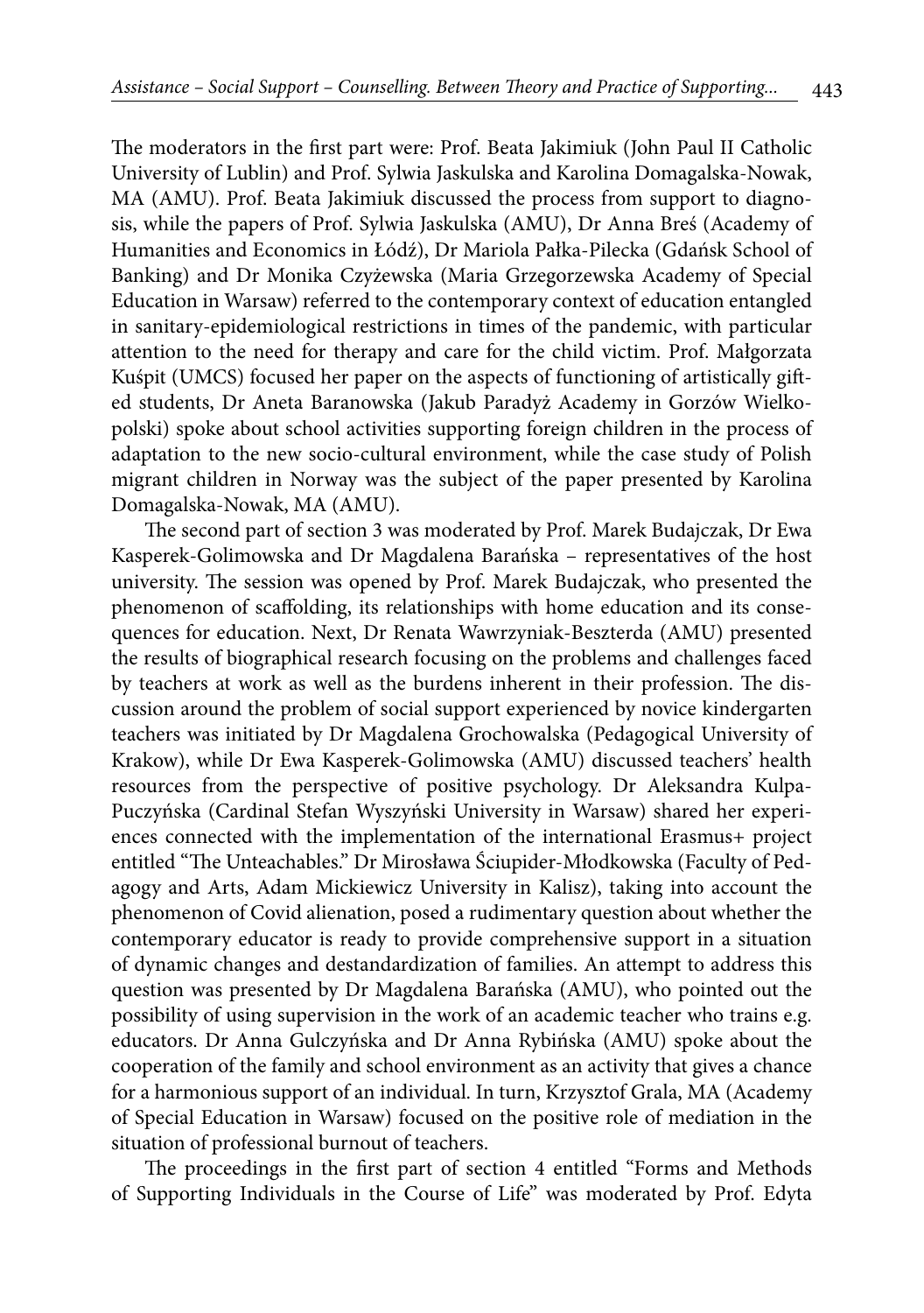Zierkiewicz, from the University of Wroclaw, Prof. Paulina Forma from the Jan Kochanowski University in Kielce, and Dr Michalina Kasprzak (AMU). The discussion in this section concerned forms and methods of supporting individuals in the course of life from various perspectives, i.e. pedagogical, psychological, social, and welfare. The meeting began with the presentation by Prof. Edyta Zierkiewicz on the issue of extroversion in supportive relations, followed by the presentation by Prof. Paulina Forma on a new category of social support, i.e. e-support, which has gained particular significance in the world affected by the pandemic. She focused on tutoring, mentoring and coaching in socio-therapeutic work, pointing out practical solutions and possibilities of applying these methods in the school environment. Dr Ewa Karmolińska-Jagodzik (UAM) focused on the role of supervision of specialists providing support and assistance, and Joanna Frątczak, MA (University of Lower Silesia, Wrocław) dealt with the role of personal transgressions in the counselling process. The next presentation by Dr Michalina Kasprzak (UAM) referred to the results of research on forms of assistance provided by local support institutions. The last presentation was given by Grzegorz Całek, MA (UWr), who focused on the support of parents of children with disabilities, in particular with Asperger's syndrome.

The second part of the fourth section was devoted to the issue of supporting the elderly or the ill and their families. It was opened by Prof. Norbert Pikuła (Pedagogical University in Kraków), who was one of the section moderators. He focused his attention on the value of work in the perspective of the life of the elderly. The second moderator in this section was Żaneta Garbacik, MA. Considerations concerning the potential general support dedicated to seniors in their living environment were presented by Dr Jolanta Twardowska-Rajewska (AMU), who in the first paper indicated the possibility of supporting families acting as care-givers for their members, and in the second one, discussed the elderly affected by dementia and the difficult pandemic situation. Magdalena Pluta, MA (Kazimierz Wielki University in Bydgoszcz) spoke next, focusing on the issue of professional work in the life of women with cancer. The last presentation was delivered by Paulina Mencel, MA (AMU), whose paper was a summary of the reflections on the difficulties experienced in the course of chronic diseases. The speaker presented negative consequences of these diseases and indicated the resources which may be used in the process of coping with the existing difficulties.

The event ended with a summary. In this part, moderators of each of the sections took the floor, and the Vice-Chairman of CPS PAS, Prof. Stefan Kwiatkowski, indicated the accuracy of the speakers' emphasis placed on the role of social/relational capital in the context of the effectiveness of support. He congratulated the participants on their interesting and inspiring presentations, and the conference organizers on the fulfilling of all the plans from the scholarly program of the meeting. In conclusion, the Head of the Conference Scientific Committee, Prof. Magdalena Piorunek, confirmed that despite the difficulties associated with the pandemic,